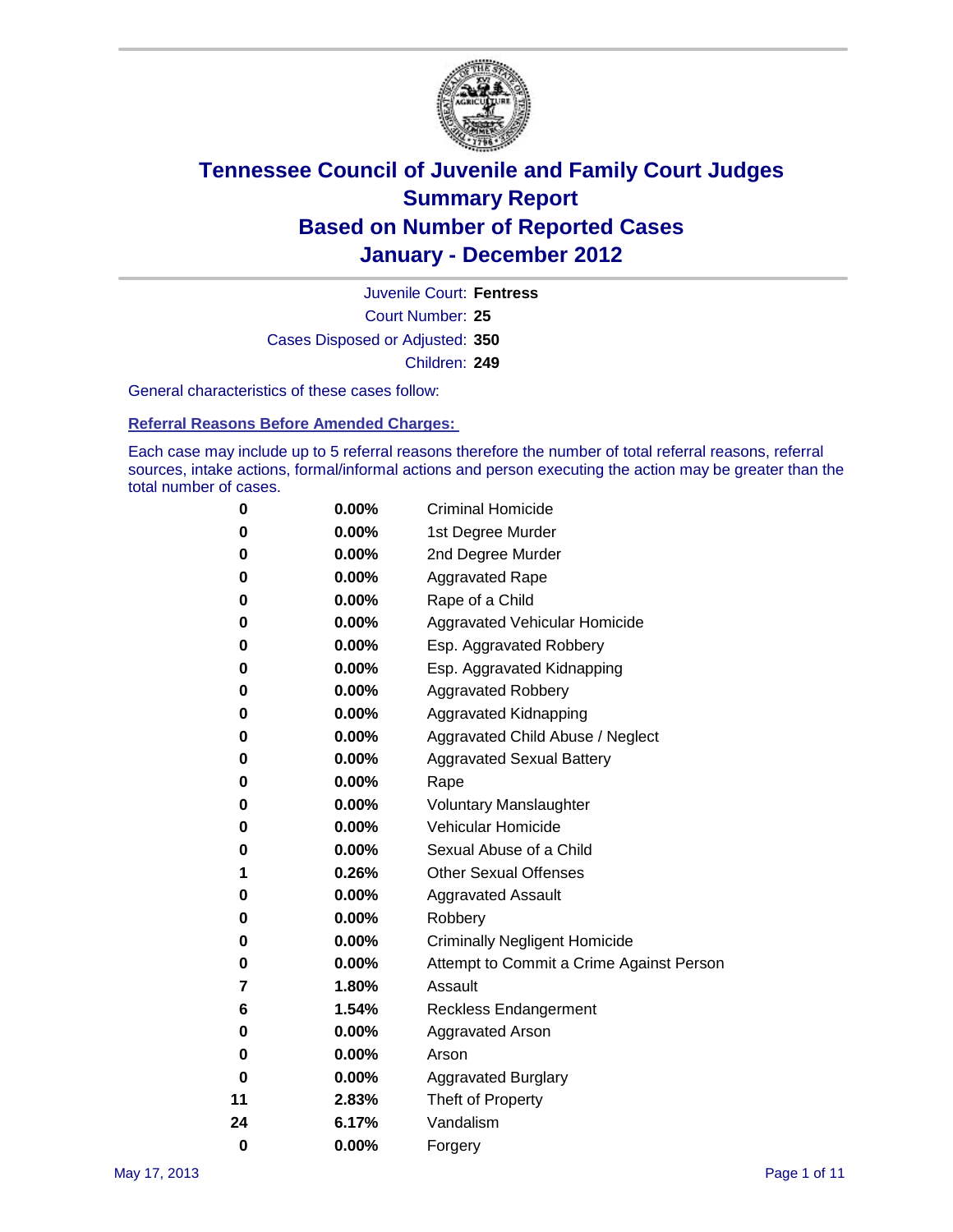

Court Number: **25** Juvenile Court: **Fentress** Cases Disposed or Adjusted: **350** Children: **249**

#### **Referral Reasons Before Amended Charges:**

Each case may include up to 5 referral reasons therefore the number of total referral reasons, referral sources, intake actions, formal/informal actions and person executing the action may be greater than the total number of cases.

| 0            | 0.00%    | <b>Worthless Checks</b>                                     |
|--------------|----------|-------------------------------------------------------------|
| 0            | 0.00%    | Illegal Possession / Fraudulent Use of Credit / Debit Cards |
| 1            | 0.26%    | <b>Burglary</b>                                             |
| 0            | 0.00%    | Unauthorized Use of a Vehicle                               |
| 0            | 0.00%    | <b>Cruelty to Animals</b>                                   |
| 0            | 0.00%    | Sale of Controlled Substances                               |
| 3            | 0.77%    | <b>Other Drug Offenses</b>                                  |
| 7            | 1.80%    | <b>Possession of Controlled Substances</b>                  |
| 0            | 0.00%    | <b>Criminal Attempt</b>                                     |
| 0            | 0.00%    | Carrying Weapons on School Property                         |
| 0            | 0.00%    | Unlawful Carrying / Possession of a Weapon                  |
| 0            | 0.00%    | <b>Evading Arrest</b>                                       |
| 0            | 0.00%    | Escape                                                      |
| 1            | 0.26%    | Driving Under Influence (DUI)                               |
| 35           | 9.00%    | Possession / Consumption of Alcohol                         |
| 1            | 0.26%    | Resisting Stop, Frisk, Halt, Arrest or Search               |
| 0            | 0.00%    | <b>Aggravated Criminal Trespass</b>                         |
| 0            | 0.00%    | Harassment                                                  |
| 0            | 0.00%    | Failure to Appear                                           |
| 1            | 0.26%    | Filing a False Police Report                                |
| 0            | 0.00%    | Criminal Impersonation                                      |
| 7            | 1.80%    | <b>Disorderly Conduct</b>                                   |
| 0            | 0.00%    | <b>Criminal Trespass</b>                                    |
| 0            | 0.00%    | Public Intoxication                                         |
| 0            | $0.00\%$ | Gambling                                                    |
| 67           | 17.22%   | Traffic                                                     |
| 0            | $0.00\%$ | <b>Local Ordinances</b>                                     |
| $\mathbf{2}$ | 0.51%    | Violation of Wildlife Regulations                           |
| 0            | $0.00\%$ | Contempt of Court                                           |
| 11           | 2.83%    | Violation of Probation                                      |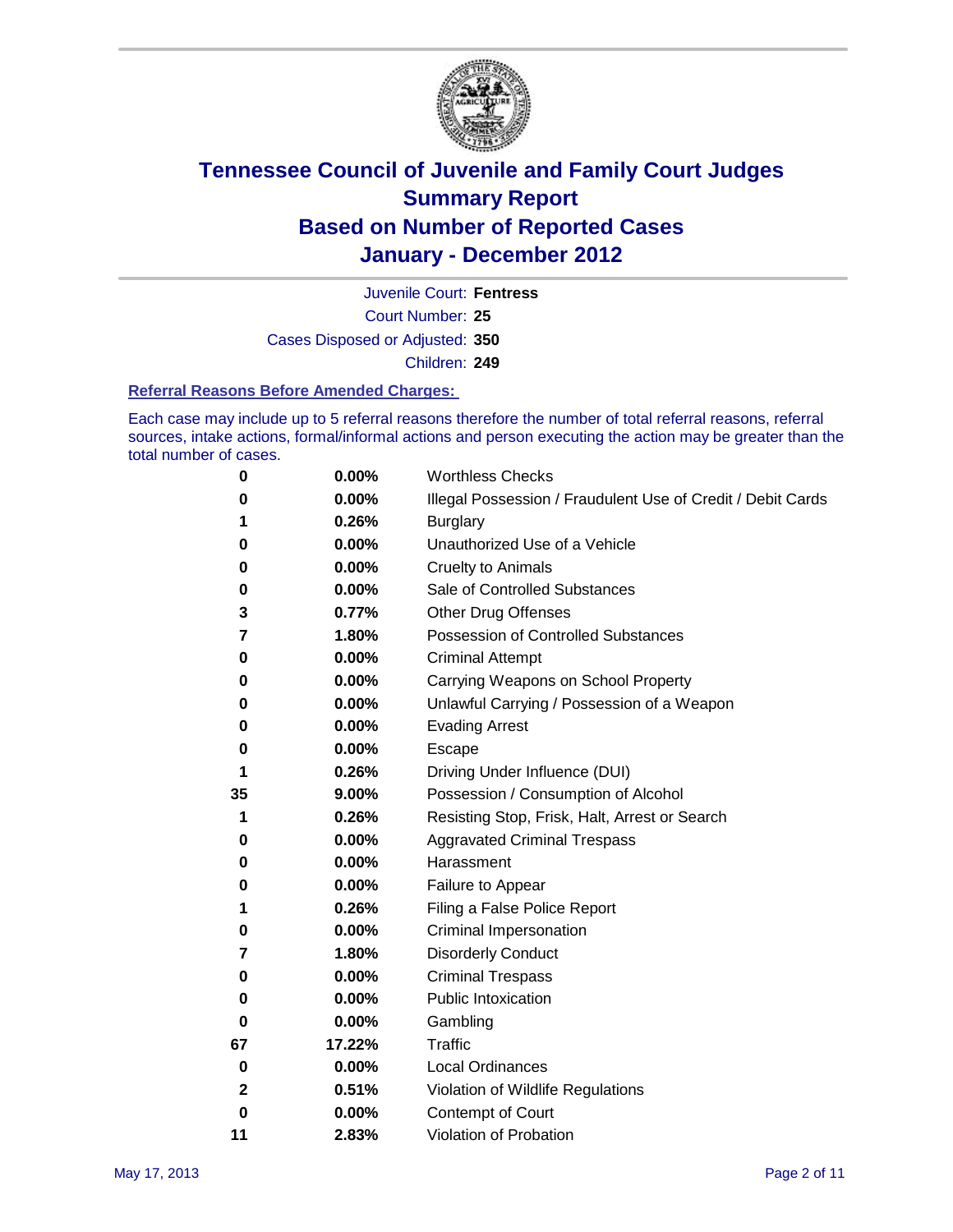

Court Number: **25** Juvenile Court: **Fentress** Cases Disposed or Adjusted: **350** Children: **249**

#### **Referral Reasons Before Amended Charges:**

Each case may include up to 5 referral reasons therefore the number of total referral reasons, referral sources, intake actions, formal/informal actions and person executing the action may be greater than the total number of cases.

|          |                                                           | Other                                                                                                                             |
|----------|-----------------------------------------------------------|-----------------------------------------------------------------------------------------------------------------------------------|
| 0        | 0.00%                                                     | <b>Consent to Marry</b>                                                                                                           |
| 0        | 0.00%                                                     | <b>Request for Medical Treatment</b>                                                                                              |
| 0        | 0.00%                                                     | <b>Child Support</b>                                                                                                              |
| $\bf{0}$ | 0.00%                                                     | Paternity / Legitimation                                                                                                          |
| 0        | 0.00%                                                     | Visitation                                                                                                                        |
| 0        | 0.00%                                                     | Custody                                                                                                                           |
| 0        | 0.00%                                                     | <b>Foster Care Review</b>                                                                                                         |
| 1        | 0.26%                                                     | <b>Administrative Review</b>                                                                                                      |
| 48       | 12.34%                                                    | <b>Judicial Review</b>                                                                                                            |
| $\bf{0}$ | 0.00%                                                     | Violation of Informal Adjustment                                                                                                  |
| 0        | 0.00%                                                     | <b>Violation of Pretrial Diversion</b>                                                                                            |
| 0        |                                                           | <b>Termination of Parental Rights</b>                                                                                             |
| 0        |                                                           | Dependency / Neglect                                                                                                              |
|          |                                                           | <b>Physically Abused Child</b>                                                                                                    |
|          |                                                           | <b>Sexually Abused Child</b>                                                                                                      |
|          |                                                           | <b>Violation of Curfew</b>                                                                                                        |
|          |                                                           | Violation of a Valid Court Order                                                                                                  |
|          |                                                           | Possession of Tobacco Products                                                                                                    |
|          |                                                           | Out-of-State Runaway                                                                                                              |
|          |                                                           | Truancy<br>In-State Runaway                                                                                                       |
|          |                                                           | Unruly Behavior                                                                                                                   |
|          |                                                           | Violation of Aftercare                                                                                                            |
|          | 1<br>26<br>84<br>6<br>0<br>27<br>11<br>0<br>0<br>$\bf{0}$ | 0.26%<br>6.68%<br>21.59%<br>1.54%<br>$0.00\%$<br>6.94%<br>2.83%<br>0.00%<br>0.00%<br>0.00%<br>0.00%<br>0.00%<br>$\bf{0}$<br>0.00% |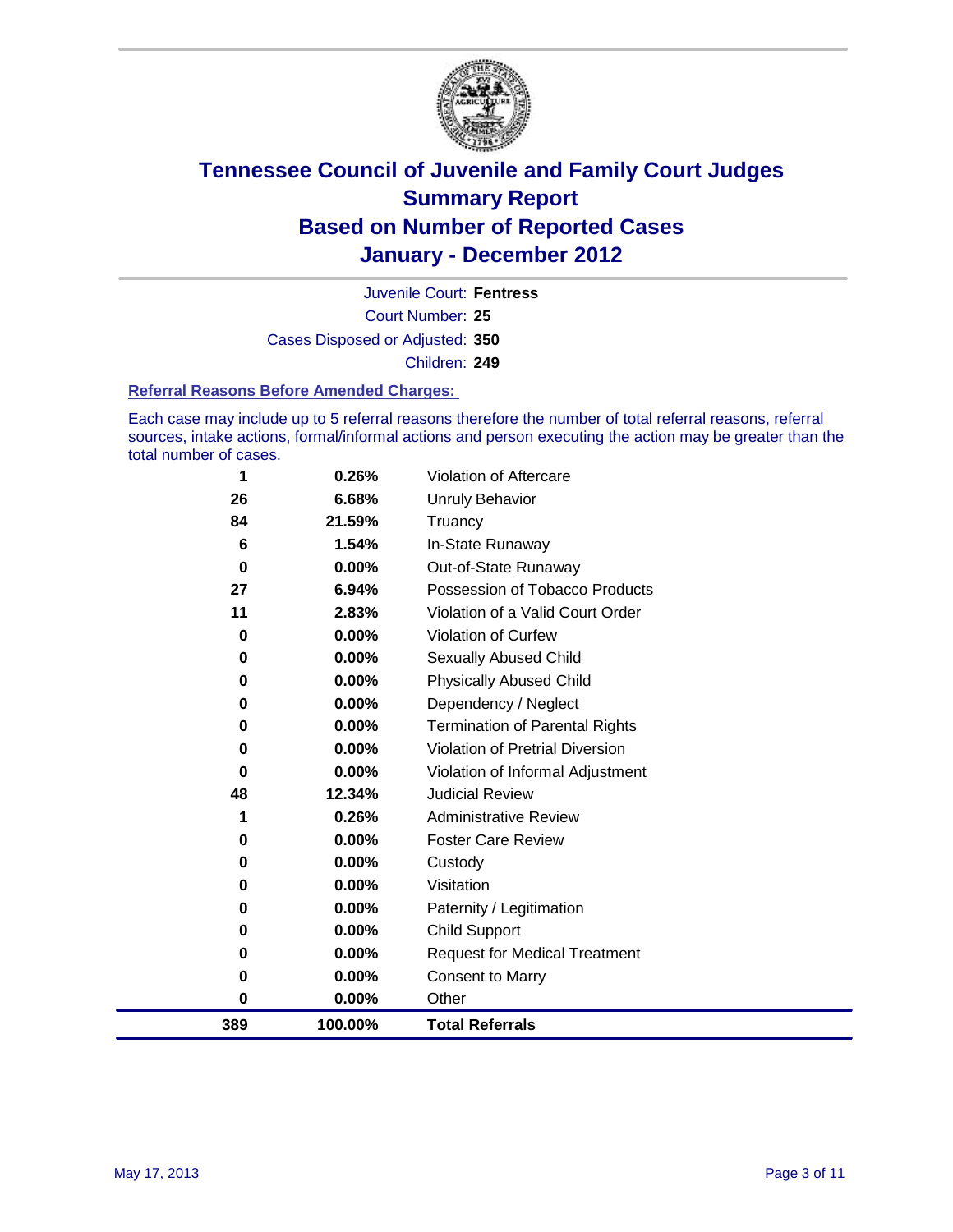

|                            | Juvenile Court: Fentress        |                                   |  |  |
|----------------------------|---------------------------------|-----------------------------------|--|--|
|                            | <b>Court Number: 25</b>         |                                   |  |  |
|                            | Cases Disposed or Adjusted: 350 |                                   |  |  |
|                            |                                 | Children: 249                     |  |  |
| <b>Referral Sources: 1</b> |                                 |                                   |  |  |
| 189                        | 48.59%                          | Law Enforcement                   |  |  |
| 5                          | 1.29%                           | Parents                           |  |  |
| $\bf{0}$                   | 0.00%                           | <b>Relatives</b>                  |  |  |
| 1                          | 0.26%                           | Self                              |  |  |
| 139                        | 35.73%                          | School                            |  |  |
| 0                          | 0.00%                           | <b>CSA</b>                        |  |  |
| 13                         | 3.34%                           | <b>DCS</b>                        |  |  |
| 0                          | 0.00%                           | <b>Other State Department</b>     |  |  |
| 0                          | 0.00%                           | <b>District Attorney's Office</b> |  |  |
| 36                         | 9.25%                           | <b>Court Staff</b>                |  |  |
| 4                          | 1.03%                           | Social Agency                     |  |  |
| 1                          | 0.26%                           | <b>Other Court</b>                |  |  |
| 1                          | 0.26%                           | Victim                            |  |  |
| 0                          | 0.00%                           | Child & Parent                    |  |  |
| 0                          | 0.00%                           | Hospital                          |  |  |
| 0                          | 0.00%                           | Unknown                           |  |  |
| 0                          | 0.00%                           | Other                             |  |  |
| 389                        | 100.00%                         | <b>Total Referral Sources</b>     |  |  |

### **Age of Child at Referral: 2**

| 249 | 100.00% | <b>Total Child Count</b> |
|-----|---------|--------------------------|
| 0   | 0.00%   | Unknown                  |
| 0   | 0.00%   | Ages 19 and Over         |
| 64  | 25.70%  | Ages 17 through 18       |
| 105 | 42.17%  | Ages 15 through 16       |
| 36  | 14.46%  | Ages 13 through 14       |
| 16  | 6.43%   | Ages 11 through 12       |
| 28  | 11.24%  | Ages 10 and Under        |
|     |         |                          |

<sup>1</sup> If different than number of Referral Reasons (389), verify accuracy of your court's data.

<sup>2</sup> One child could be counted in multiple categories, verify accuracy of your court's data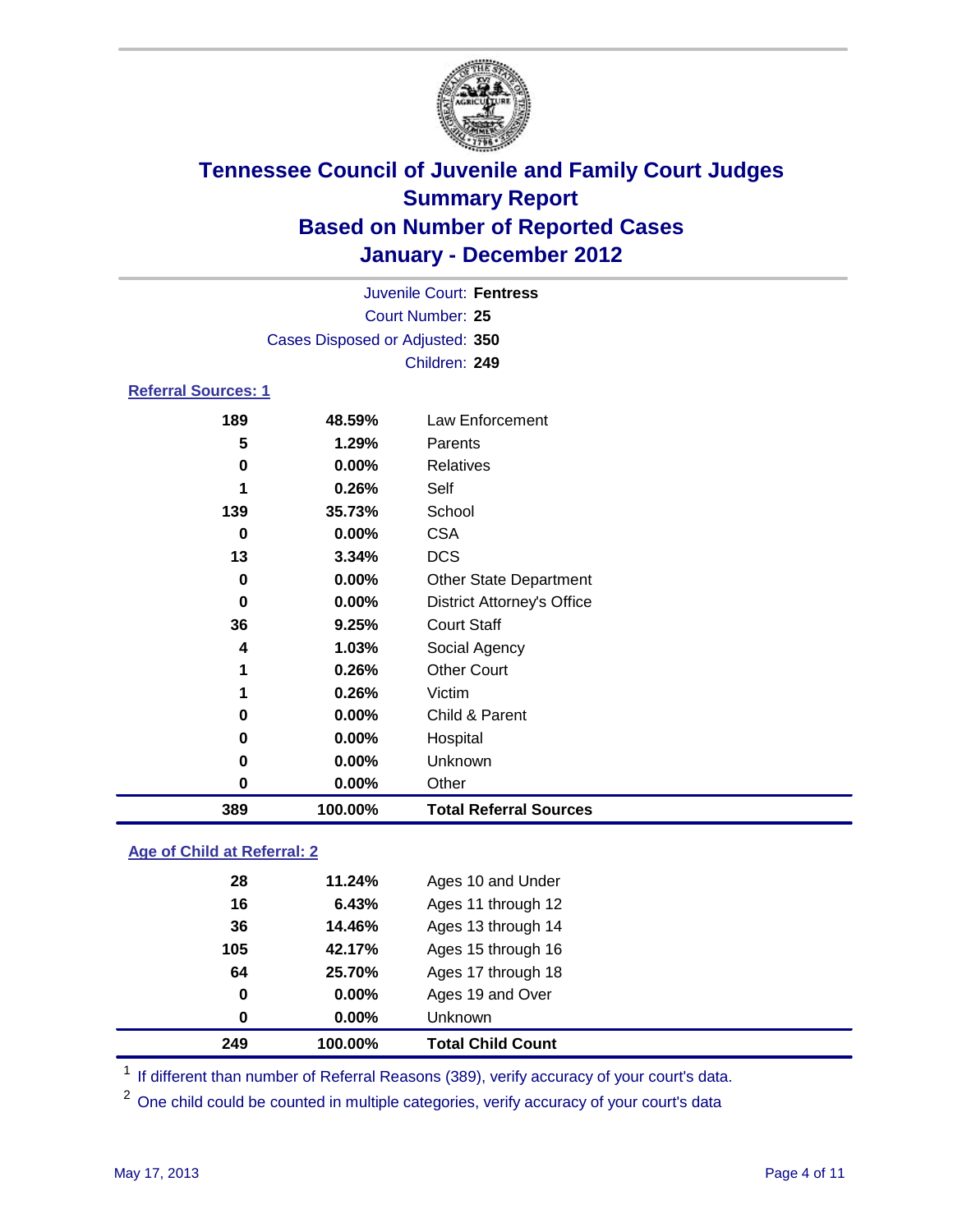

| Juvenile Court: Fentress                |                                 |                          |  |  |
|-----------------------------------------|---------------------------------|--------------------------|--|--|
|                                         | Court Number: 25                |                          |  |  |
|                                         | Cases Disposed or Adjusted: 350 |                          |  |  |
|                                         |                                 | Children: 249            |  |  |
| Sex of Child: 1                         |                                 |                          |  |  |
| 158                                     | 63.45%                          | Male                     |  |  |
| 91                                      | 36.55%                          | Female                   |  |  |
| $\mathbf 0$                             | 0.00%                           | Unknown                  |  |  |
| 249                                     | 100.00%                         | <b>Total Child Count</b> |  |  |
| Race of Child: 1                        |                                 |                          |  |  |
| 236                                     | 94.78%                          | White                    |  |  |
| 8                                       | 3.21%                           | African American         |  |  |
| 0                                       | 0.00%                           | Native American          |  |  |
| 0                                       | 0.00%                           | Asian                    |  |  |
| 5                                       | 2.01%                           | Mixed                    |  |  |
| $\pmb{0}$                               | 0.00%                           | Unknown                  |  |  |
| 249                                     | 100.00%                         | <b>Total Child Count</b> |  |  |
| <b>Hispanic Origin: 1</b>               |                                 |                          |  |  |
| 10                                      | 4.02%                           | Yes                      |  |  |
| 239                                     | 95.98%                          | <b>No</b>                |  |  |
| $\mathbf 0$                             | 0.00%                           | Unknown                  |  |  |
| 249                                     | 100.00%                         | <b>Total Child Count</b> |  |  |
| <b>School Enrollment of Children: 1</b> |                                 |                          |  |  |
| 241                                     | 96.79%                          | Yes                      |  |  |
| 8                                       | 3.21%                           | No                       |  |  |
| 0                                       | 0.00%                           | Unknown                  |  |  |
| 249                                     | 100.00%                         | <b>Total Child Count</b> |  |  |

One child could be counted in multiple categories, verify accuracy of your court's data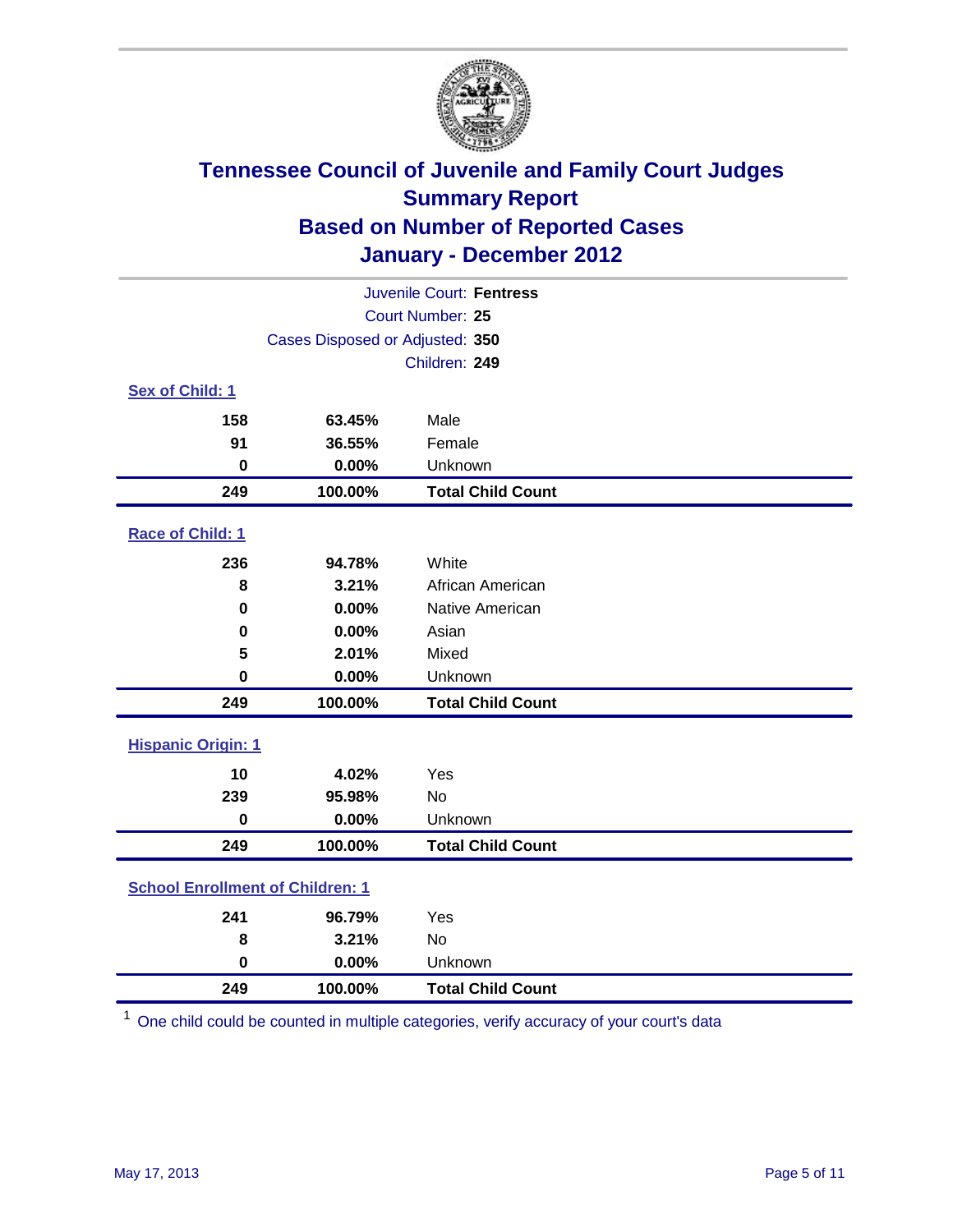

Court Number: **25** Juvenile Court: **Fentress** Cases Disposed or Adjusted: **350** Children: **249**

#### **Living Arrangement of Child at Time of Referral: 1**

| 249 | 100.00%  | <b>Total Child Count</b>     |
|-----|----------|------------------------------|
| 0   | 0.00%    | Other                        |
| 0   | $0.00\%$ | <b>Unknown</b>               |
| 1   | 0.40%    | Independent                  |
| 0   | 0.00%    | In an Institution            |
| 0   | $0.00\%$ | In a Residential Center      |
| 0   | $0.00\%$ | In a Group Home              |
| 1   | 0.40%    | With Foster Family           |
| 5   | 2.01%    | With Adoptive Parents        |
| 15  | 6.02%    | <b>With Relatives</b>        |
| 13  | 5.22%    | With Father                  |
| 74  | 29.72%   | With Mother                  |
| 7   | 2.81%    | With Mother and Stepfather   |
| 3   | 1.20%    | With Father and Stepmother   |
| 130 | 52.21%   | With Both Biological Parents |

#### **Type of Detention: 2**

| 350              | 100.00%  | <b>Total Detention Count</b> |
|------------------|----------|------------------------------|
| $\boldsymbol{0}$ | $0.00\%$ | Other                        |
| 349              | 99.71%   | Does Not Apply               |
| $\bf{0}$         | $0.00\%$ | <b>Unknown</b>               |
| 0                | 0.00%    | <b>Psychiatric Hospital</b>  |
| 0                | 0.00%    | Jail - No Separation         |
| 0                | $0.00\%$ | Jail - Partial Separation    |
| 0                | $0.00\%$ | Jail - Complete Separation   |
| 1                | 0.29%    | Juvenile Detention Facility  |
| 0                | $0.00\%$ | Non-Secure Placement         |
|                  |          |                              |

<sup>1</sup> One child could be counted in multiple categories, verify accuracy of your court's data

<sup>2</sup> If different than number of Cases (350) verify accuracy of your court's data.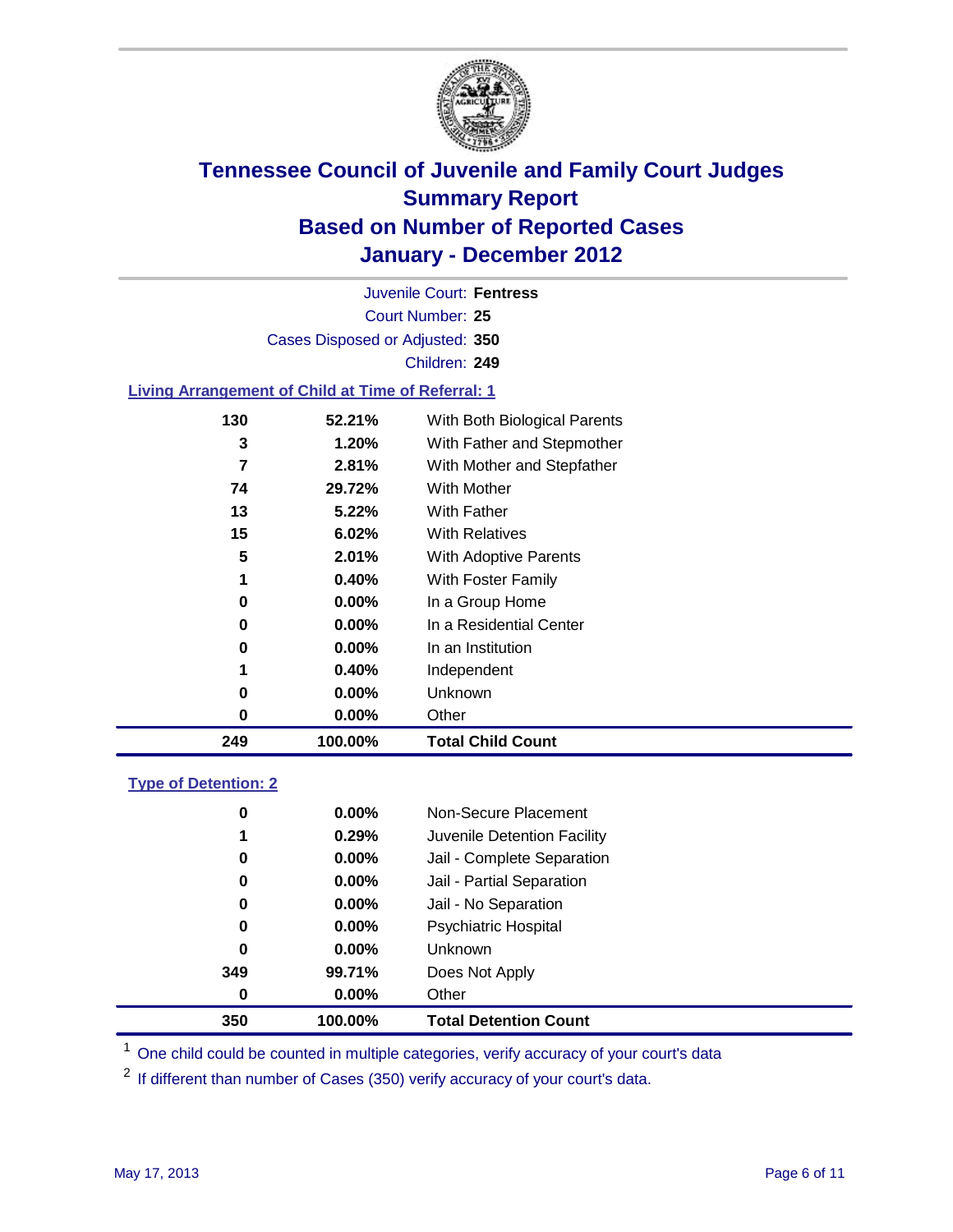

|                                                    | Juvenile Court: Fentress        |                                      |  |  |  |
|----------------------------------------------------|---------------------------------|--------------------------------------|--|--|--|
|                                                    | Court Number: 25                |                                      |  |  |  |
|                                                    | Cases Disposed or Adjusted: 350 |                                      |  |  |  |
|                                                    |                                 | Children: 249                        |  |  |  |
| <b>Placement After Secure Detention Hearing: 1</b> |                                 |                                      |  |  |  |
| 0                                                  | 0.00%                           | Returned to Prior Living Arrangement |  |  |  |
| 0                                                  | 0.00%                           | Juvenile Detention Facility          |  |  |  |
| 0                                                  | 0.00%                           | Jail                                 |  |  |  |
| 0                                                  | 0.00%                           | Shelter / Group Home                 |  |  |  |
| 0                                                  | 0.00%                           | <b>Foster Family Home</b>            |  |  |  |
| 0                                                  | 0.00%                           | Psychiatric Hospital                 |  |  |  |
| 0                                                  | 0.00%                           | Unknown                              |  |  |  |
| 350                                                | 100.00%                         | Does Not Apply                       |  |  |  |
| 0                                                  | 0.00%                           | Other                                |  |  |  |
| 350                                                | 100.00%                         | <b>Total Placement Count</b>         |  |  |  |
|                                                    |                                 |                                      |  |  |  |
| <b>Intake Actions: 2</b>                           |                                 |                                      |  |  |  |
| 235                                                | 60.41%                          | <b>Petition Filed</b>                |  |  |  |
| 0                                                  | 0.00%                           | <b>Motion Filed</b>                  |  |  |  |
| 104                                                | 26.74%                          | <b>Citation Processed</b>            |  |  |  |
| $\bf{0}$                                           | 0.00%                           | Notification of Paternity Processed  |  |  |  |
| 50                                                 | 12.85%                          | Scheduling of Judicial Review        |  |  |  |
| 0                                                  | 0.00%                           | Scheduling of Administrative Review  |  |  |  |
| 0                                                  | 0.00%                           | Scheduling of Foster Care Review     |  |  |  |
| 0                                                  | 0.00%                           | Unknown                              |  |  |  |
| 0                                                  | 0.00%                           | Does Not Apply                       |  |  |  |
| 0                                                  | 0.00%                           | Other                                |  |  |  |
| 389                                                | 100.00%                         | <b>Total Intake Count</b>            |  |  |  |

<sup>1</sup> If different than number of Cases (350) verify accuracy of your court's data.

<sup>2</sup> If different than number of Referral Reasons (389), verify accuracy of your court's data.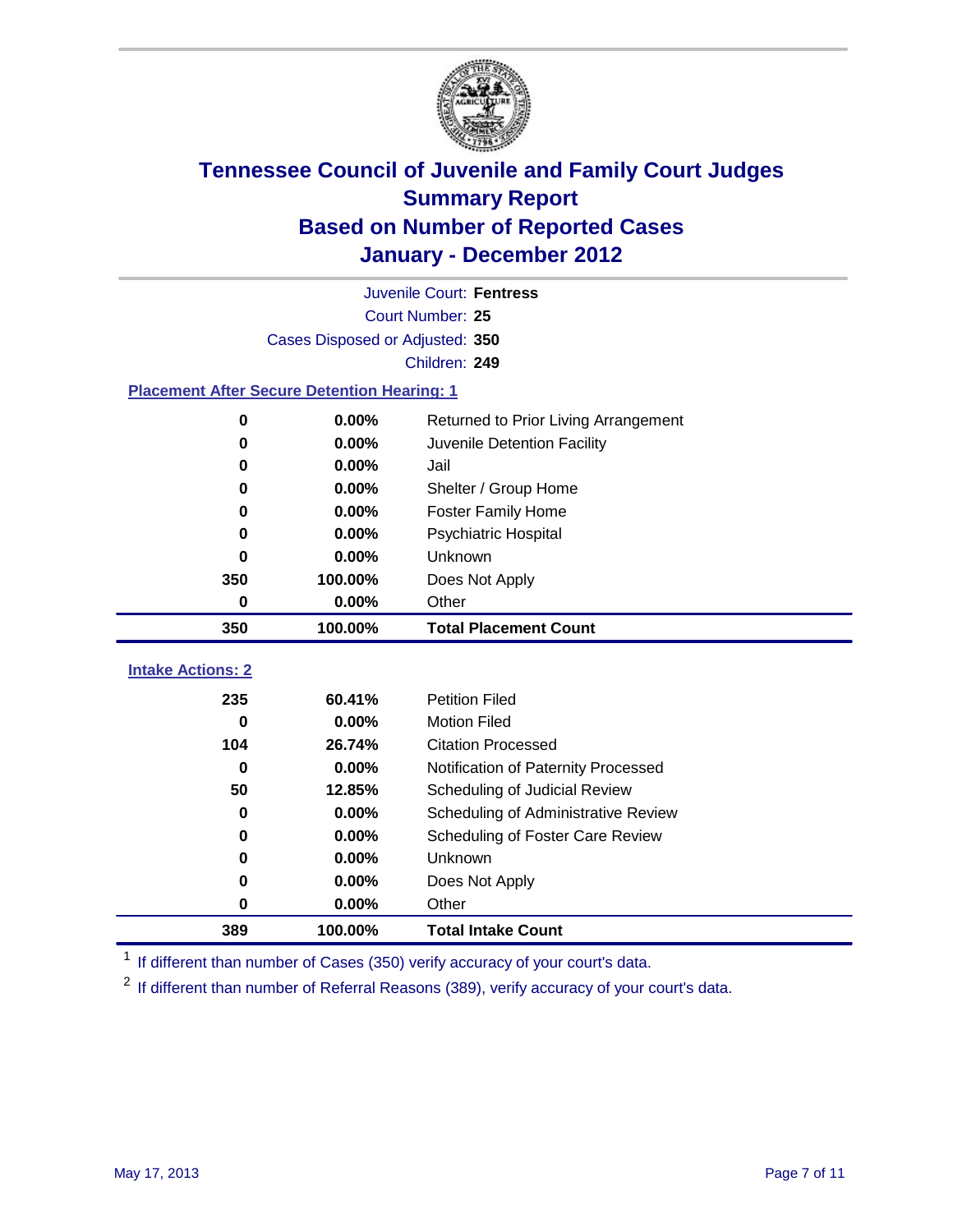

Court Number: **25** Juvenile Court: **Fentress** Cases Disposed or Adjusted: **350** Children: **249**

### **Last Grade Completed by Child: 1**

| 249         | 100.00%  | <b>Total Child Count</b> |
|-------------|----------|--------------------------|
| $\mathbf 0$ | $0.00\%$ | Other                    |
| 0           | $0.00\%$ | Unknown                  |
| 0           | 0.00%    | Never Attended School    |
| $\mathbf 0$ | 0.00%    | Graduated                |
| 0           | 0.00%    | <b>GED</b>               |
| $\mathbf 0$ | 0.00%    | Non-Graded Special Ed    |
| 3           | 1.20%    | 12th Grade               |
| 45          | 18.07%   | 11th Grade               |
| 83          | 33.33%   | 10th Grade               |
| 34          | 13.65%   | 9th Grade                |
| 17          | 6.83%    | 8th Grade                |
| 11          | 4.42%    | 7th Grade                |
| 6           | 2.41%    | 6th Grade                |
| 11          | 4.42%    | 5th Grade                |
| 10          | 4.02%    | 4th Grade                |
| 6           | 2.41%    | 3rd Grade                |
| 9           | 3.61%    | 2nd Grade                |
| 10          | 4.02%    | 1st Grade                |
| 4           | 1.61%    | Kindergarten             |
| $\bf{0}$    | 0.00%    | Preschool                |
| $\bf{0}$    | 0.00%    | Too Young for School     |

### **Enrolled in Special Education: 1**

| 249 | 100.00%  | <b>Total Child Count</b> |  |
|-----|----------|--------------------------|--|
| 0   | $0.00\%$ | Unknown                  |  |
| 234 | 93.98%   | No                       |  |
| 15  | 6.02%    | Yes                      |  |
|     |          |                          |  |

One child could be counted in multiple categories, verify accuracy of your court's data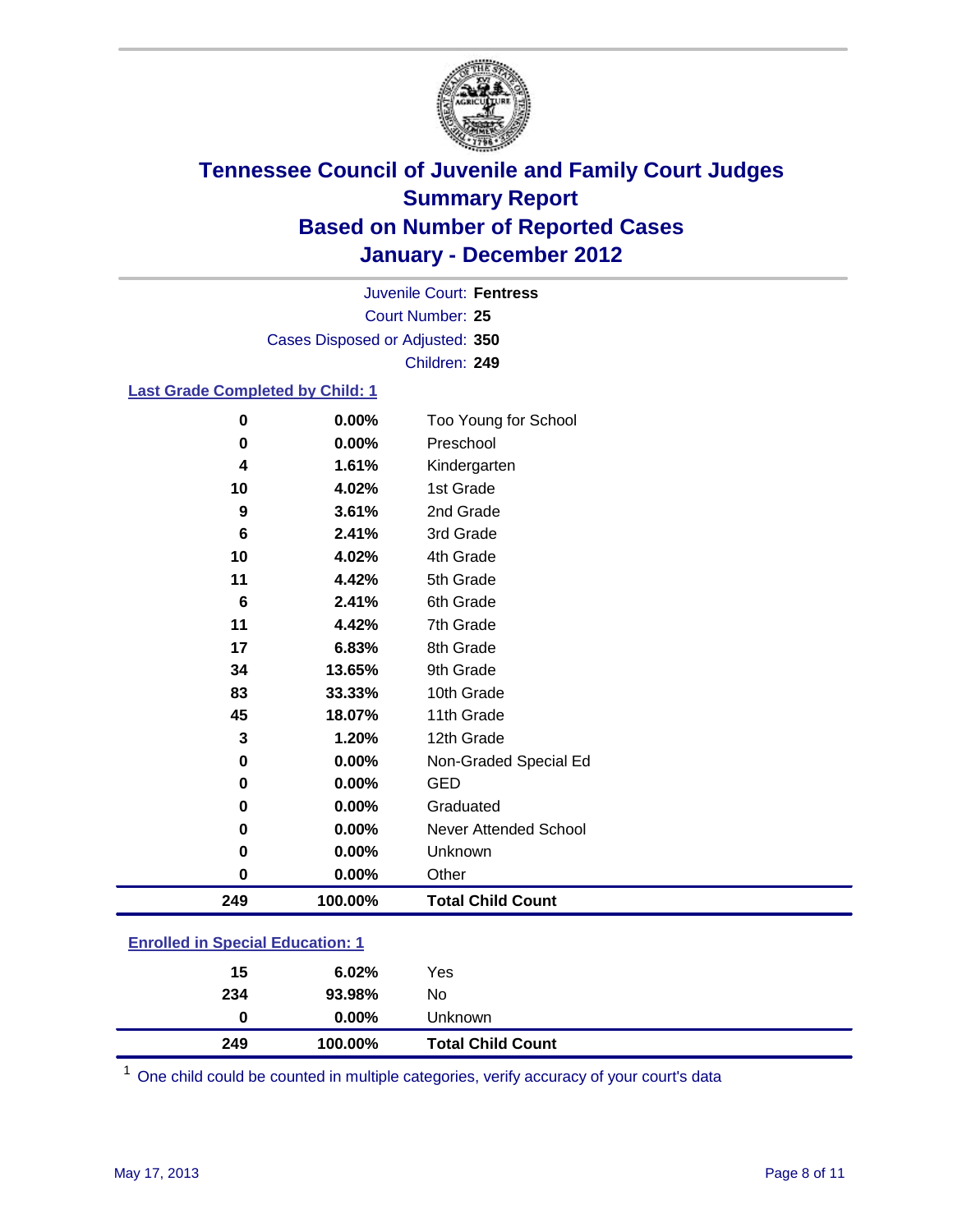

|                              | Juvenile Court: Fentress        |                           |  |  |
|------------------------------|---------------------------------|---------------------------|--|--|
|                              | Court Number: 25                |                           |  |  |
|                              | Cases Disposed or Adjusted: 350 |                           |  |  |
|                              |                                 | Children: 249             |  |  |
| <b>Action Executed By: 1</b> |                                 |                           |  |  |
| 389                          | 100.00%                         | Judge                     |  |  |
| $\bf{0}$                     | $0.00\%$                        | Magistrate                |  |  |
| $\bf{0}$                     | $0.00\%$                        | <b>YSO</b>                |  |  |
| 0                            | $0.00\%$                        | Other                     |  |  |
| 0                            | 0.00%                           | Unknown                   |  |  |
| 389                          | 100.00%                         | <b>Total Action Count</b> |  |  |

### **Formal / Informal Actions: 1**

| 19       | 4.88%    | Dismissed                                        |
|----------|----------|--------------------------------------------------|
| 0        | $0.00\%$ | Retired / Nolle Prosequi                         |
| 54       | 13.88%   | <b>Complaint Substantiated Delinquent</b>        |
| 170      | 43.70%   | <b>Complaint Substantiated Status Offender</b>   |
| 4        | 1.03%    | <b>Complaint Substantiated Dependent/Neglect</b> |
| 0        | 0.00%    | <b>Complaint Substantiated Abused</b>            |
| $\bf{0}$ | $0.00\%$ | <b>Complaint Substantiated Mentally III</b>      |
| 45       | 11.57%   | Informal Adjustment                              |
| 44       | 11.31%   | <b>Pretrial Diversion</b>                        |
| 0        | $0.00\%$ | <b>Transfer to Adult Court Hearing</b>           |
| 0        | 0.00%    | Charges Cleared by Transfer to Adult Court       |
| 0        | $0.00\%$ | Special Proceeding                               |
| 50       | 12.85%   | <b>Review Concluded</b>                          |
| 3        | 0.77%    | Case Held Open                                   |
| 0        | $0.00\%$ | Other                                            |
| 0        | $0.00\%$ | <b>Unknown</b>                                   |
| 389      | 100.00%  | <b>Total Action Count</b>                        |

<sup>1</sup> If different than number of Referral Reasons (389), verify accuracy of your court's data.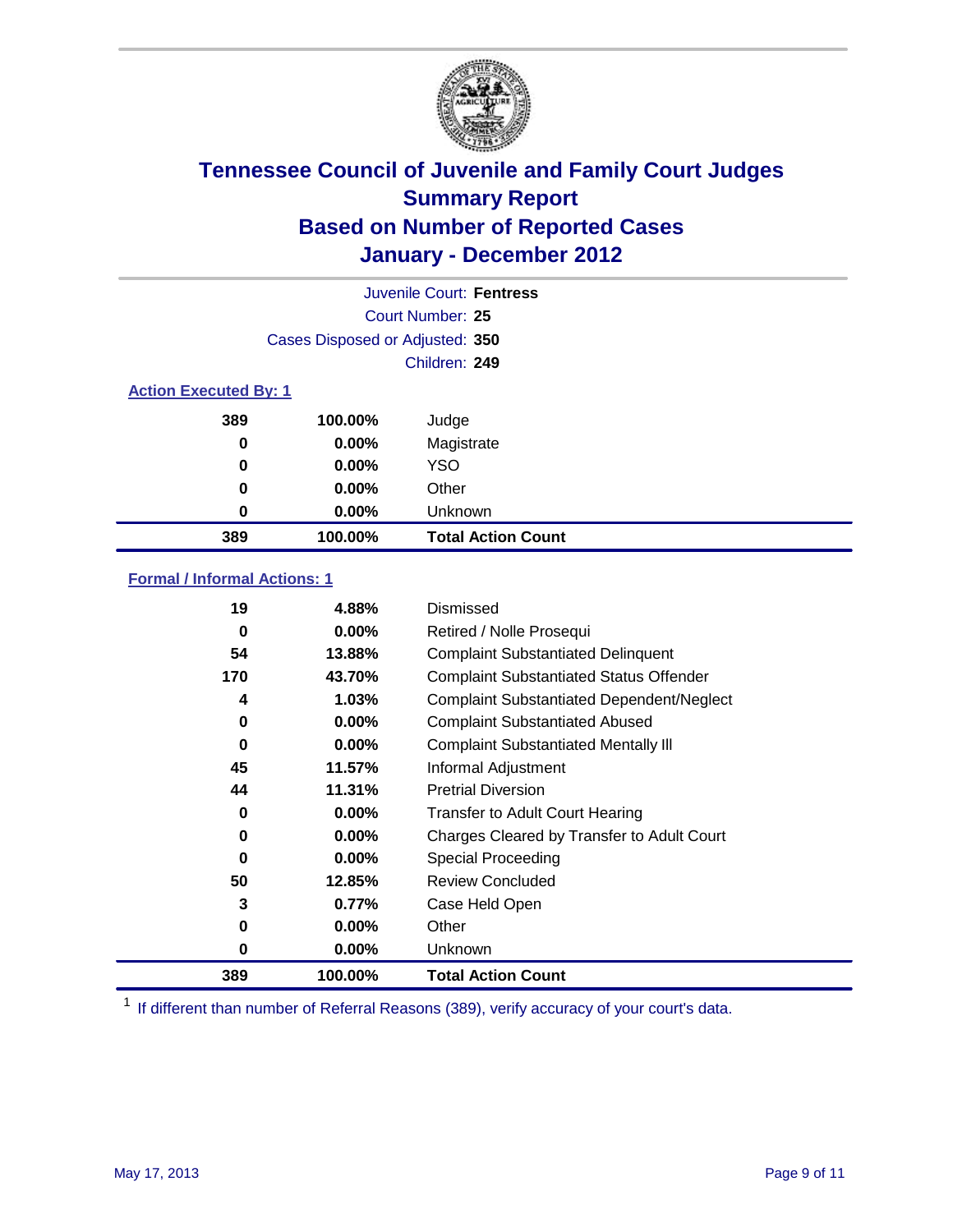

|                       |                                 | Juvenile Court: Fentress                              |
|-----------------------|---------------------------------|-------------------------------------------------------|
|                       |                                 | Court Number: 25                                      |
|                       | Cases Disposed or Adjusted: 350 |                                                       |
|                       |                                 | Children: 249                                         |
| <b>Case Outcomes:</b> |                                 | There can be multiple outcomes for one child or case. |
| 31                    | 6.39%                           | <b>Case Dismissed</b>                                 |
| 0                     | 0.00%                           | Case Retired or Nolle Prosequi                        |
| 57                    | 11.75%                          | Warned / Counseled                                    |
| 130                   | 26.80%                          | <b>Held Open For Review</b>                           |
| 0                     | 0.00%                           | Supervision / Probation to Juvenile Court             |
| 1                     | 0.21%                           | <b>Probation to Parents</b>                           |
| 25                    | 5.15%                           | Referral to Another Entity for Supervision / Service  |
| $\mathbf 2$           | 0.41%                           | Referred for Mental Health Counseling                 |
| 15                    | 3.09%                           | Referred for Alcohol and Drug Counseling              |
| 0                     | 0.00%                           | <b>Referred to Alternative School</b>                 |
| 0                     | 0.00%                           | Referred to Private Child Agency                      |
| 0                     | 0.00%                           | Referred to Defensive Driving School                  |
| 0                     | 0.00%                           | Referred to Alcohol Safety School                     |
| 0                     | 0.00%                           | Referred to Juvenile Court Education-Based Program    |
| 3                     | 0.62%                           | Driver's License Held Informally                      |
| 0                     | 0.00%                           | <b>Voluntary Placement with DMHMR</b>                 |
| 0                     | 0.00%                           | <b>Private Mental Health Placement</b>                |
| 0                     | 0.00%                           | <b>Private MR Placement</b>                           |
| 0                     | 0.00%                           | Placement with City/County Agency/Facility            |
| 0                     | 0.00%                           | Placement with Relative / Other Individual            |
| 10                    | 2.06%                           | Fine                                                  |
| 43                    | 8.87%                           | <b>Public Service</b>                                 |
| 16                    | 3.30%                           | Restitution                                           |
| 0                     | 0.00%                           | <b>Runaway Returned</b>                               |
| 1                     | 0.21%                           | No Contact Order                                      |
| 0                     | 0.00%                           | Injunction Other than No Contact Order                |
| $\mathbf 2$           | 0.41%                           | <b>House Arrest</b>                                   |
| 0                     | 0.00%                           | <b>Court Defined Curfew</b>                           |
| 0                     | 0.00%                           | Dismissed from Informal Adjustment                    |
| 0                     | 0.00%                           | <b>Dismissed from Pretrial Diversion</b>              |
| 13                    | 2.68%                           | Released from Probation                               |
| 0                     | 0.00%                           | <b>Transferred to Adult Court</b>                     |
| 0                     | $0.00\%$                        | <b>DMHMR Involuntary Commitment</b>                   |